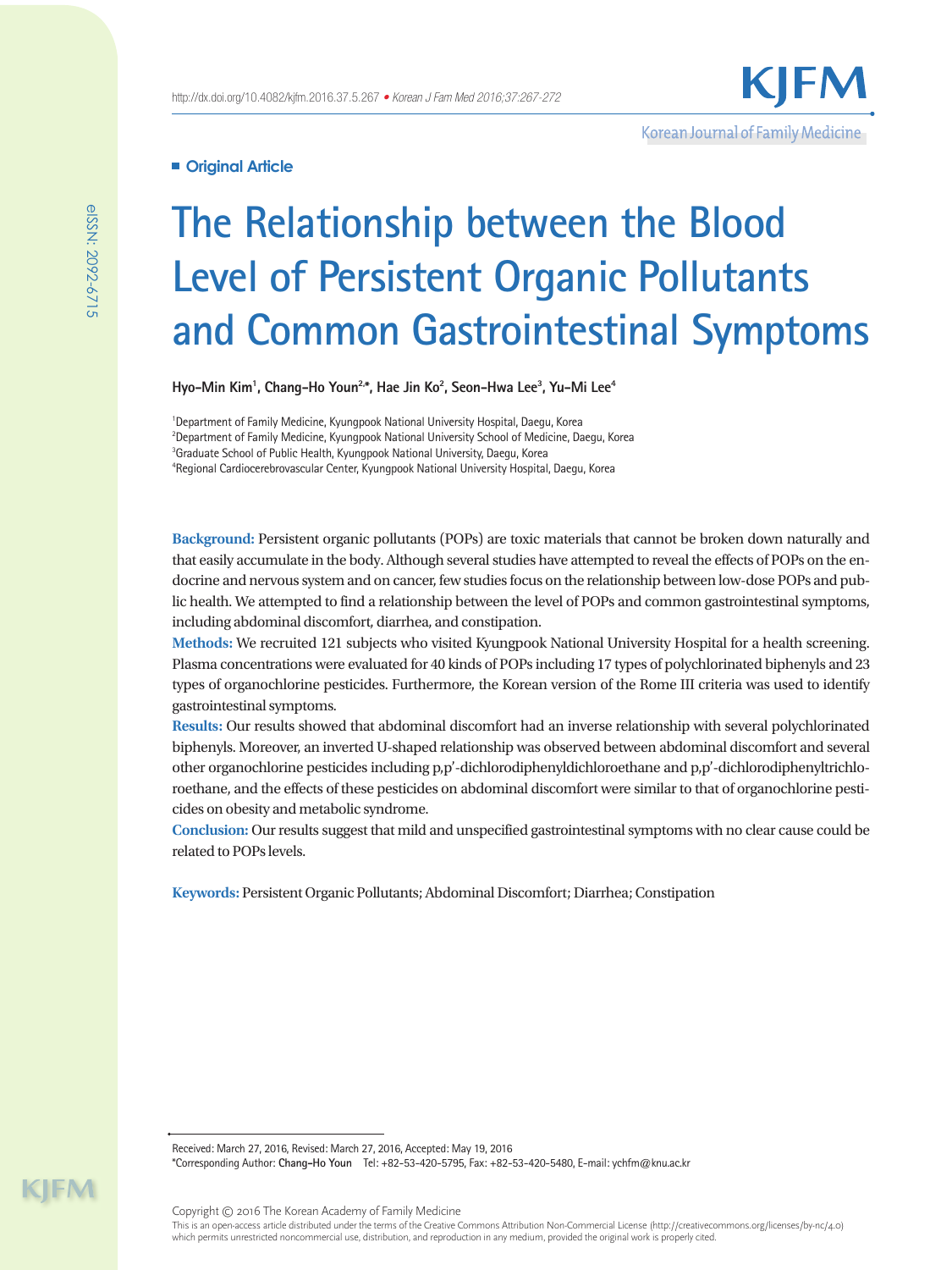## **INTRODUCTION**

Persistent organic pollutants (POPs) are toxic chemicals that accumulate in animals and plants through the food chain and do not decompose in the environment through photochemical, biological, or chemical processes. The most common types of POPs are polychlorinated biphenyls (PCBs) and organochlorine pesticides (OCPs). PCBs have been commonly used in electrical equipment, dielectric coolants, dielectric fluids, paints, and coating materials for over five decades. In particular, the major use of the chemicals was as a sealant in the doors and windows of buildings constructed from the 1950s to the 1970s. PCBs have been detected in the indoor air of those buildings at high concentrations even after several decades have passed.<sup>1-4)</sup> OCPs have been commonly used worldwide because of their low cost and outstanding insecticidal activity.<sup>5)</sup> However, those POPs are highly toxic substances characterized by their high residual property, bioconcentration potential, and long-distance mobility. Responsive measures have been devised around the globe because of the increased damage to ecosystems and human health. A total of 21 POPs have been listed in the 'Stockholm Convention on Persistent Organic Pollutants' for which regulations are required that the 21 POPs were mentioned in the 2004 and 2009 lists. Restrictions on the use of POPs have slowly reduced the environmental load of POP compounds in many countries throughout the world since the early  $1970s$ .<sup>6)</sup> Despite these efforts, a recent study showed that workers in a transformer recycling company and their family members had highly elevated levels of PCB in their  $b$ lood<sup>7)</sup> and the association of POPs with various diseases is still being reported because of the unique properties of POPs, indicating that consistent monitoring is required.

 Previous studies mainly investigated the high concentrations of POPs and proposed an association with a wide range of symptoms $8,9)$ including acneiform eruption, dermal pigmentation, and increased eye discharge. Recent studies have analyzed the effects of low levels of POPs and reported that POPs at low concentrations are associated with estrogenic activity, $10$ <sup>10</sup> diabetes mellitus, $11-13$ <sup>2</sup> endocrine diseases such as obesity, $14,15$ ) brain and psychomotor development, $16$ ) and cancer.17) However, almost no studies have investigated the association of the intake of POPs from food in humans<sup>18-20)</sup> with symptoms of gastric problems.

 Abdominal discomfort is currently one of the most common digestive symptoms. One study suggested that a statistically significant decrease was observed in the quality of life as the severity of abdominal discomfort increased,<sup>18)</sup> and another study showed that various types of abdominal complaints are associated with depression and anxiety.21) Because abdominal discomfort is a subjective symptom and the exact cause has not been clarified, evaluation of the various causes is crucial. A previous study suggested that the high PCB level group in the body is a possible cause of abdominal discomfort.<sup>22)</sup> However, this study mainly analyzed the difference in the symptoms of groups classified according to the history of exposure to PCBs and had not clearly stated the relationship of the subjective symptoms with the different

concentrations of PCBs. For these reasons, the aim of this study was to analyze the association of POP concentrations with various gastrointestinal symptoms including abdominal discomfort, diarrhea, and constipation from multiple perspectives.

#### **METHODS**

#### **1. Subjects**

This study recruited 121 healthy subjects who visited Kyungpook National University Hospital for a health screening from March to July 2012. Subjects who had no previous psychiatric disorders or severe chronic conditions such as cancer were included in the study, and all subjects gave their written informed consent. Based on the a study showing a correlation of POP concentrations with the onset of obesity,15) the body mass index (BMI) of subjects was considered during the recruitment process, and 51 subjects with a recorded BMI of >25 kg/ m2 were included in the study. All subjects were asked to answer the survey questionnaire. The study was approved by the Ethics Committee of Kyungpook National University Hospital (KNUH 2012-02-018).

#### **2. Physical Measurements**

Weight, height, the thickness of subcutaneous fat at the triceps muscles, blood pressure, pulse, and waist, hip, and thigh circumferences were measured and BMI calculated.

 Subjects were categorized according to smoking status as nonsmoker, former smoker, or current smoker and according to alcohol drinking status as nondrinker, former drinker, or current drinker, and drinkers were asked about the average frequency of their alcohol consumption and the mean dose of alcohol per drinking session in the past year before their visit.

#### **3. Questionnaire**

The presence of symptoms including gastrointestinal symptoms such as diarrhea, constipation, and abdominal discomfort were evaluated using the Korean version of the Rome III (Rome III-K) criteria for the diagnosis of irritable bowel syndrome (IBS). The Rome III-K is the translated version<sup>23)</sup> of the Rome III criteria<sup>24)</sup> published by the Korean Society of Neurogastroenterology and Motility in 2006. The Rome III criteria with a sensitivity of 80.3% and specificity of 50.0% are relatively useful in diagnosing functional bowel disorders in Koreans.

### **4. Measurement of Plasma Concentrations of Persistent Organic Pollutants**

This study examined 17 types of PCBs including PCB74, PCB99, PCB105, PCB118, PCB138, PCB146, PCB153, PCB156, PCB157, PCB164, PCB167, PCB172, PCB172, PCB177, PCB178, PCB180, PCB183, and PCB187 and 23 types of OCPs including hexachlorobenzene,  $\alpha$ -hexachlorocyclohexane ( $\alpha$ -HCH),  $\beta$ -HCH,  $\gamma$ -HCH (lindane), -HCH, cis-/trans-nonachlor, heptachlor, cis-/trans-heptachlor epoxide, cis-/trans-chlordane, oxychlordane, aldrin, dieldrin, endrin, mirex, 4,4'-dichlorodiphenyltrichloroethane (4,4'-DDT), 4,4'-dichlorodi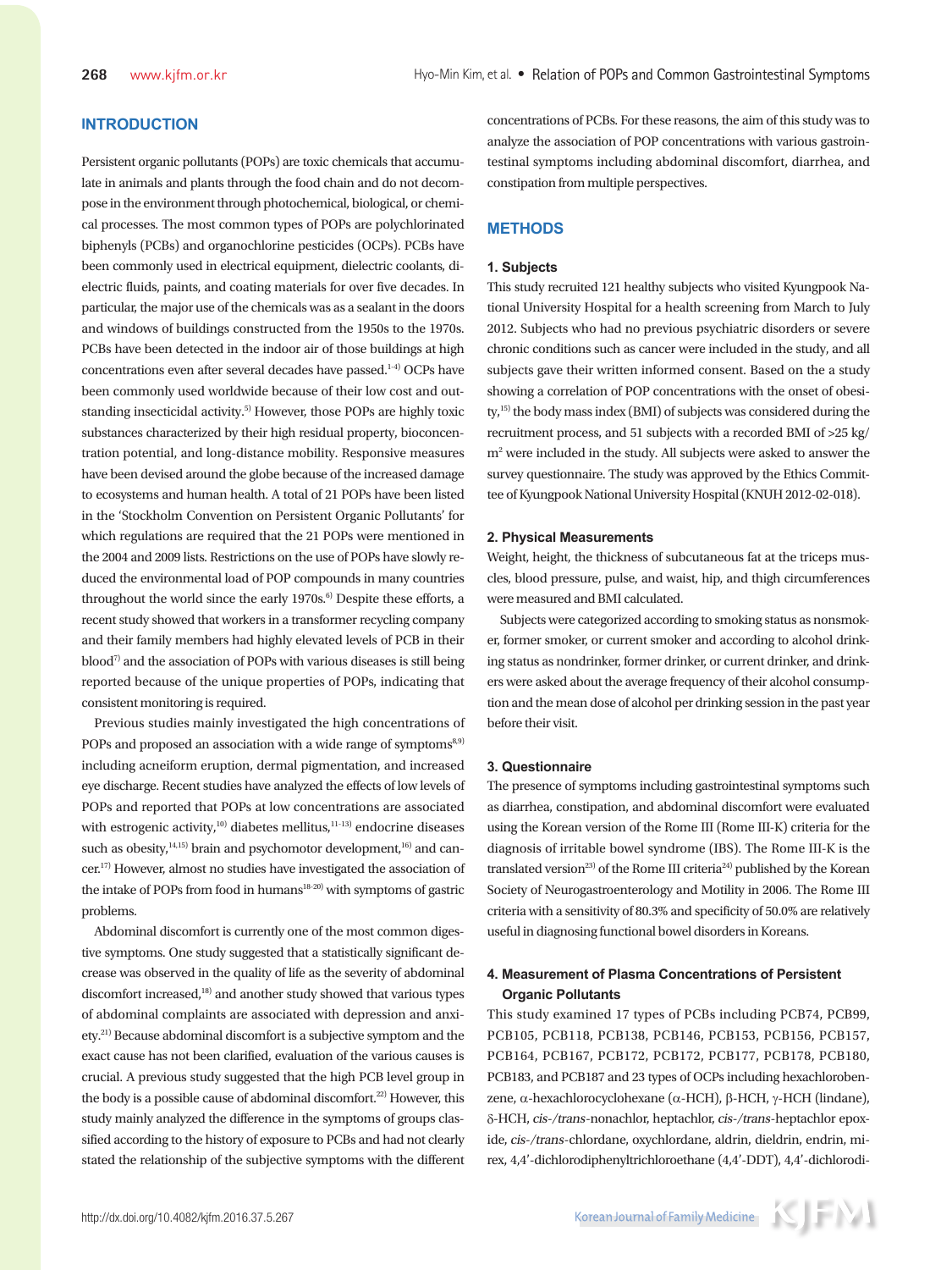phenyldichloroethylene (4,4'-DDE), 4,4'-dichlorodiphenyldichloroethane (4,4'-DDD), 2,4'-DDT, 2,4'-DDE, and 2,4'-DDD. The samples were preprocessed through clean-up with a Silica-Florisil cartridge and HLB cartridge using solid-phase extraction. For instrumental analyses, we used high-resolution gas chromatography and mass spectrometry with high-resolution tandem mass spectrometry (JMS-800 T; JEOL, Tokyo, Japan).

#### **5. Statistical Analysis**

The levels of POPs were categorized into five groups using quintiles to identify the association of POP concentrations with the onset of symptoms. Multivariate logistic regression analysis was performed to determine the association of the quintiles of plasma POPs with gastrointestinal symptoms including abdominal discomfort, diarrhea, and constipation. Moreover, we conducted an additional analysis using diagnosis of IBS as a dependent variable. The  $\chi^2$  test for trends was used to evaluate linear patterns for the effects of POP levels on abdominal symptoms. We used the statistical software IBM SPSS for Windows ver. 20.0 (IBM Co., Armonk, NY, USA) and considered a P-value <0.05 as statistically significant; however, considering the small sample size, we also commented on results with 0.05≤ P-value <0.1 as marginally significant.

### **RESULTS**

#### **1. General Characteristics of the Subjects**

The subjects consisted of 61 men and 60 women, and the mean age of the subjects was 49.5 years old (range, 38 to 66 years old). Sixty-nine subjects were current smokers, and the others were nonsmokers  $(n=20)$  or former smokers  $(n=32)$ . Ninety-two subjects were drinkers: 25 subjects consumed <70 g alcohol/wk and the others consumed ≥70 g alcohol/wk. The mean±standard deviation BMI was 24.74±3.37 kg/ m2 . Constipation, diarrhea, and abdominal discomfort were reported by 58, 72, and 57 subjects, respectively. Details on general characteristics of the subjects are described in Table 1.

## **2. Adjusted Odds Ratios (95% Confidence Intervals) of the Prevalence of Abdominal Discomfort, Diarrhea, and Constipation according to the Quintiles of POP Plasma Concentrations**

Depending on the quintiles of plasma concentrations of POPs, subjects were divided into five groups as Q1 (0%–20%), Q2 (20%–40%), Q3 (40%–60%), Q4 (60%–80%) and Q5 (80%–100%). Q1 (0%–20%) was used as the reference quintile. And the odds ratios for every quintile were obtained for each symptom. Logistic regression analysis adjusted for age, sex, smoking, drinking, and  $BMI<sup>15</sup>$  was performed to identify the correlation between the POP concentrations and the severity of abdominal symptoms. Table 2 presents the results with statistical significance.

 A number of POPs showed statistical significance with gastrointestinal symptoms such as abdominal discomfort, diarrhea, and constipation. In the case of abdominal discomfort, the odds ratios of the fourth quintile decreased to 0.23–0.30, compared with those of the first quintile of PCBs. Statistical significance was found for PCB99 and PCB118 (P<0.05), indicating an inverse association. On the other hand, the odds ratios of the second and third quintiles increased to approximately 5 on average compared with those of the first quintile for OCPs including p,p'-DDD and p,p'-DDT (P<0.05) and then showed a gradually decreasing tendency, indicating an inverted U-shaped association. A P-trend of 0.01 was considered statistically significant. The graph in Figure 1 represents the odds ratios for the quintiles of the plasma concentrations of POPs generating abdominal discomfort.

 In the case of diarrhea, the odds ratio of the second quintile was greater than that of the first quintile for PCB183 (P<0.05), and a gradually decreasing tendency was observed in the odds ratios of the fourth and fifth quintiles. PCB183 showed statistical significance with a Ptrend of 0.04, indicating an inverted U-shaped association.

 In the case of constipation, the plasma concentrations of several PCBs were inversely associated with the gastrointestinal symptoms. The odds ratios of PCBs (PCB74, PCB146, PCB153, and PCB164) leading to constipation decreased to 0.13–0.23 in the third quintile compared with the first quintile (all P<0.05), and were maintained between approximately 0.3–0.5 in the fourth and fifth quintiles. The odds ratios of  $\beta$ -HCH (an OCP) leading to constipation decreased to 0.6 on average in the second through fourth quintiles compared with the first

#### Table 1. General characteristics of subjects

| Characteristic                                                                | Value                                                  |
|-------------------------------------------------------------------------------|--------------------------------------------------------|
| Sex<br>Male                                                                   | 61 (50.4)                                              |
| Female<br>Age $(y)$                                                           | 60 (49.6)<br>$49.50 \pm 7.23$                          |
| Body mass index (kg/m <sup>2</sup> )<br>Male<br>Female                        | $24.74 + 3.37$<br>$24.91 \pm 0.40$<br>$24.56 \pm 0.47$ |
| Percentage fat<br>Male<br>Female                                              | $28.87 + 8.09$<br>$23.29 + 0.96$<br>$33.67 + 0.75$     |
| Smoking<br>Current smoker<br>Nonsmoker<br>Ex-smoker                           | 20 (16.5)<br>69 (57.0)<br>32 (26.4)                    |
| Alcohol<br><b>None</b><br>$\geq 70$ g/wk<br>$<$ 70 g/wk                       | 29 (23.9)<br>67(55.4)<br>25 (20.7)                     |
| Gastrointestinal symptoms<br>Abdominal discomfort<br>Constipation<br>Diarrhea | 57 (47.1)<br>58 (47.9)<br>72 (59.5)                    |
| History<br>Hypertension<br><b>Diabetes</b><br>Dyslipidemia                    | 20(16.5)<br>12(9.9)<br>17(14)                          |

Values are presented as number (%) or mean±standard deviation.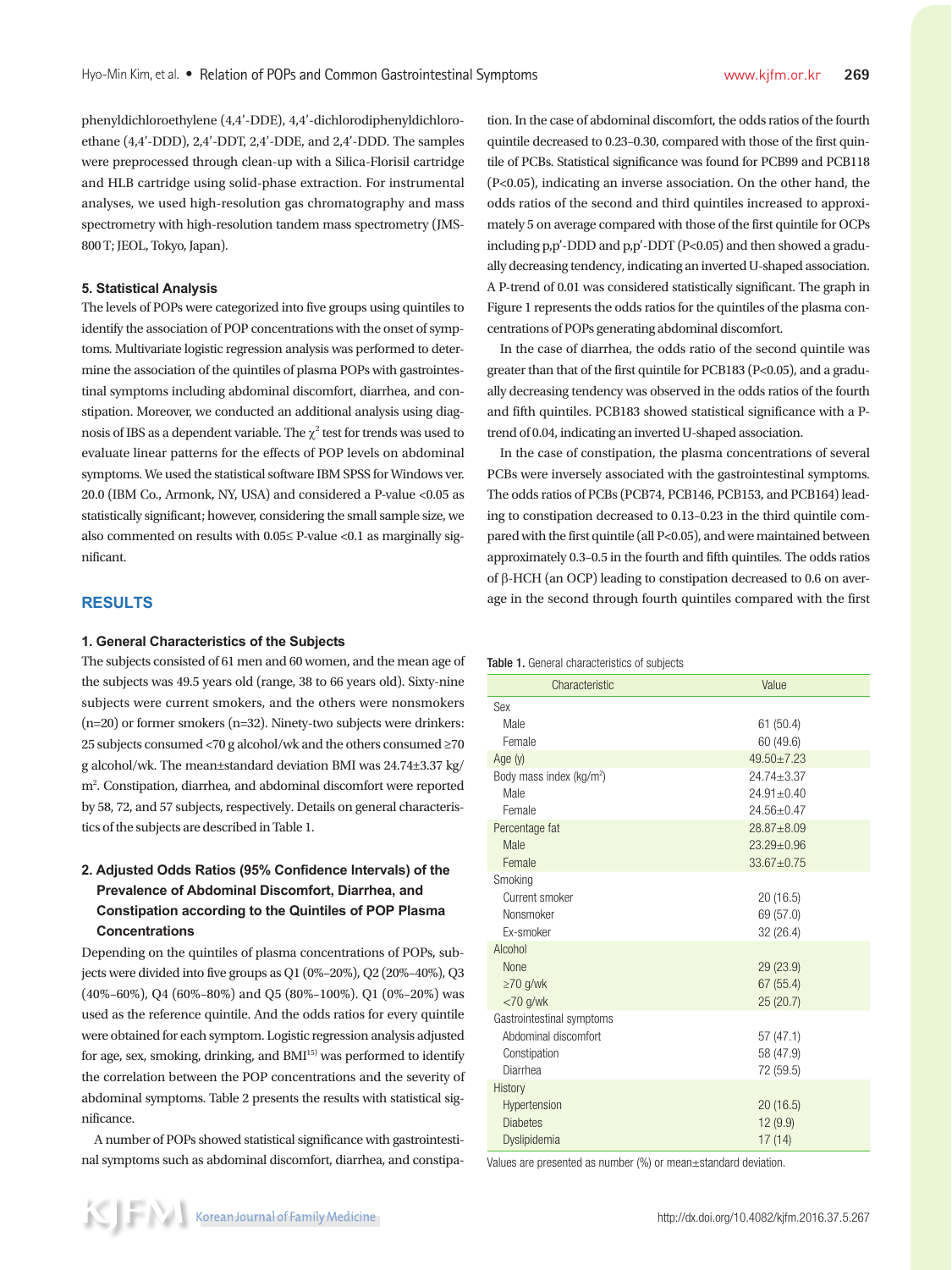| Variable             | $Q1 (0\% - 20\%)$<br>$(n=24)$ | Q2 (20%-40%)<br>$(n=24)$ | P-value | Q3 (40%-60%)<br>$(n=24)$ | P-value | Q4 (60%-80%)<br>$(n=24)$ | P-value | Q5 (80%-100%)<br>$(n=24)$ | P-value | P-trend |
|----------------------|-------------------------------|--------------------------|---------|--------------------------|---------|--------------------------|---------|---------------------------|---------|---------|
| Abdominal discomfort |                               |                          |         |                          |         |                          |         |                           |         |         |
| PCB99                | Reference                     | 1.22 (0.33–4.49)         | 0.761   | $0.84(0.25 - 2.86)$      | 0.780   | $0.23(0.06 - 0.84)$      | 0.026   | $0.32(0.09 - 1.13)$       | 0.076   | 0.198   |
| <b>PCB118</b>        | Reference                     | $0.93(0.26 - 3.37)$      | 0.909   | $1.05(0.29 - 3.74)$      | 0.944   | $0.25(0.07 - 0.96)$      | 0.044   | $0.95(0.29 - 3.12)$       | 0.934   | 0.606   |
| <b>PCB138</b>        | Reference                     | 1.02 (0.28–3.76)         | 0.974   | $0.49(0.14 - 1.68)$      | 0.258   | $0.30(0.08 - 1.06)$      | 0.061   | $0.41(0.12 - 1.38)$       | 0.150   | 0.606   |
| <b>PCB146</b>        | Reference                     | $1.62(0.44 - 6.00)$      | 0.467   | $0.78(0.23 - 2.71)$      | 0.699   | $0.27(0.07 - 1.05)$      | 0.060   | $1.05(0.31 - 3.53)$       | 0.933   | 0.367   |
| $p, p'$ -DDD         | Reference                     | 5.97 (1.49-24.00)        | 0.012   | $5.08(1.29 - 19.95)$     | 0.020   | $3.86(0.99 - 15.13)$     | 0.052   | 2.94 (0.78-11.02)         | 0.110   | 0.010   |
| p,p'-DDT             | Reference                     | 5.62 (1.34-23.54)        | 0.018   | 4.56 (1.14-18.23)        | 0.032   | $2.80(0.72 - 10.85)$     | 0.137   | $1.62(0.42 - 6.24)$       | 0.480   | 0.014   |
| <b>Diarrhea</b>      |                               |                          |         |                          |         |                          |         |                           |         |         |
| <b>PCB183</b>        | Reference                     | $4.03(0.81 - 20.01)$     | 0.088   | $0.64(0.18 - 2.29)$      | 0.491   | $0.77(0.23 - 2.60)$      | 0.669   | $0.35(0.10 - 1.19)$       | 0.092   | 0.036   |
| <b>PCB187</b>        | Reference                     | $1.88(0.41 - 8.71)$      | 0.420   | $0.97(0.26 - 3.66)$      | 0.961   | $0.24(0.07 - 0.85)$      | 0.027   | $0.67(0.18 - 2.45)$       | 0.542   | 0.295   |
| $B$ -HCH             | Reference                     | $2.42(0.60 - 9.69)$      | 0.213   | $0.83(0.24 - 2.95)$      | 0.778   | $3.44(0.95 - 12.41)$     | 0.060   | $1.45(0.43 - 4.86)$       | 0.549   | 0.239   |
| Constipation         |                               |                          |         |                          |         |                          |         |                           |         |         |
| PCB74                | Reference                     | $0.70(0.20 - 2.48)$      | 0.581   | $0.13(0.03 - 0.52)$      | 0.004   | $0.29(0.08 - 1.03)$      | 0.056   | $0.53(0.16 - 1.83)$       | 0.316   | 0.198   |
| <b>PCB146</b>        | Reference                     | $0.59(0.16 - 2.17)$      | 0.425   | $0.22(0.06 - 0.83)$      | 0.025   | $0.28(0.08 - 1.03)$      | 0.055   | $0.52(0.15 - 1.78)$       | 0.297   | 0.440   |
| <b>PCB153</b>        | Reference                     | $0.52(0.13 - 1.99)$      | 0.336   | $0.19(0.05 - 0.72)$      | 0.015   | $0.41(0.11 - 1.46)$      | 0.167   | $0.34(0.10 - 1.20)$       | 0.092   | 0.607   |
| <b>PCB164</b>        | Reference                     | $0.63(0.16 - 2.47)$      | 0.509   | $0.23(0.06 - 0.84)$      | 0.026   | $0.35(0.09 - 1.28)$      | 0.111   | $0.35(0.10 - 1.19)$       | 0.092   | 0.797   |
| <b>PCB187</b>        | Reference                     | $0.68(0.17 - 2.64)$      | 0.573   | $0.46(0.13 - 1.65)$      | 0.231   | $0.33(0.10 - 1.14)$      | 0.079   | $0.52(0.15 - 1.81)$       | 0.301   | 1.000   |
| $B$ -HCH             | Reference                     | $0.66(0.17 - 2.59)$      | 0.551   | $0.58(0.16 - 2.07)$      | 0.400   | $0.67(0.20 - 2.24)$      | 0.512   | $0.26(0.07 - 0.91)$       | 0.034   | 0.797   |

Table 2. Adjusted odds ratios (95% confidence intervals) of the prevalence of abdominal discomfort, diarrhea and constipation according to quintiles of plasma concentrations of persistent organic pollutants

Odds ratios were adjusted for age, sex, smoking, drinking, and body mass index.

Q, quintile; PCB, polychlorinated biphenyl; DDD, dichlorophenyldichloroethane; DDT, dichlorophenyltrichloroethane; HCH, hexachlorocyclohexane.

quintile. Moreover, the odds ratios decreased to 0.26 in the fifth quintile with statistical significance.

 However, in the analysis using the diagnosis of IBS as a dependent variable, there was no significant association between the POP levels and the frequency of IBS diagnosis (all P>0.05).

#### **DISCUSSION**

Gastrointestinal symptoms including abdominal discomfort, diarrhea, and constipation were found to be statistically significantly correlated with a number of POPs examined in this study. Abdominal discomfort had an inverted U-shaped association with OCPs including p,p'-DDD and p,p'-DDT. This association is similar to the association between POPs and obesity and metabolic syndrome found in previous investigations.14,15,25) Even though BMI was adjusted to reduce the effects of obesity and metabolic syndrome, similar association patterns for POPs were seen with other diseases including obesity. Based on these previous results, the plasma concentrations of some POPs were anticipated to be associated with abdominal discomfort.

 In a previous study on the relationship between the degree of exposure to POPs and gastric complaints, no significant difference was found in the severity of gastric complaints in subjects working in buildings exposed to POPs compared with the control group.22) Although the number of POPs included in this study was small, $^{22}$ ) the outcomes are predicted to be drawn from the nonlinear association proposed in the study with subjects under low-dose exposure to POPs.

 This investigation provides stronger evidence than that of previous studies by comparing the plasma concentrations of various POPs with the severity of abdominal discomfort. For abdominal discomfort,

greater odds ratios for OCPs were found in lower plasma concentrations (quintiles 2 and 4) than in higher plasma concentrations (quintiles 4 and 5). Considering that gastrointestinal symptoms could influence the absorption of substances into the body, this outcome could be interpreted as reverse causality. Thus, higher body absorption could account for a higher concentration of POPs in an asymptomatic case with abdominal discomfort, whereas lower body absorption could account for a lower concentration of POPs because of reduced gastrointestinal function. Lower POP levels are believed to result from limited gastrointestinal absorption when abdominal discomfort is present all the time. Therefore, the association with plasma POP concentrations should be considered in cases of mild abdominal discomfort of unknown cause.

 This study has several limitations. The sample size was relatively small, and subjects were recruited from one general hospital. Therefore, our results cannot be generalized beyond the study sample. Additional studies with a larger sample group are crucial to further investigate the associations of plasma POP concentrations with subdivided symptoms. In addition, our cross-sectional design cannot explain causality between abdominal symptoms and POP levels.

 Although there are some limitations, this study has the following merits. Functional gastrointestinal disease including IBS is one of the leading disorders associated with abdominal discomfort, diarrhea, and constipation. The exact cause of this common gastrointestinal disease has not yet been clarified. So far, functional gastrointestinal disorders are known to mainly occur due to individual factors including stress,<sup>26)</sup> food,<sup>27)</sup> individual lifestyle habits, and body constitution from a clinical perspective. In addition, this study suggests that these common gastrointestinal symptoms can be associated with environmental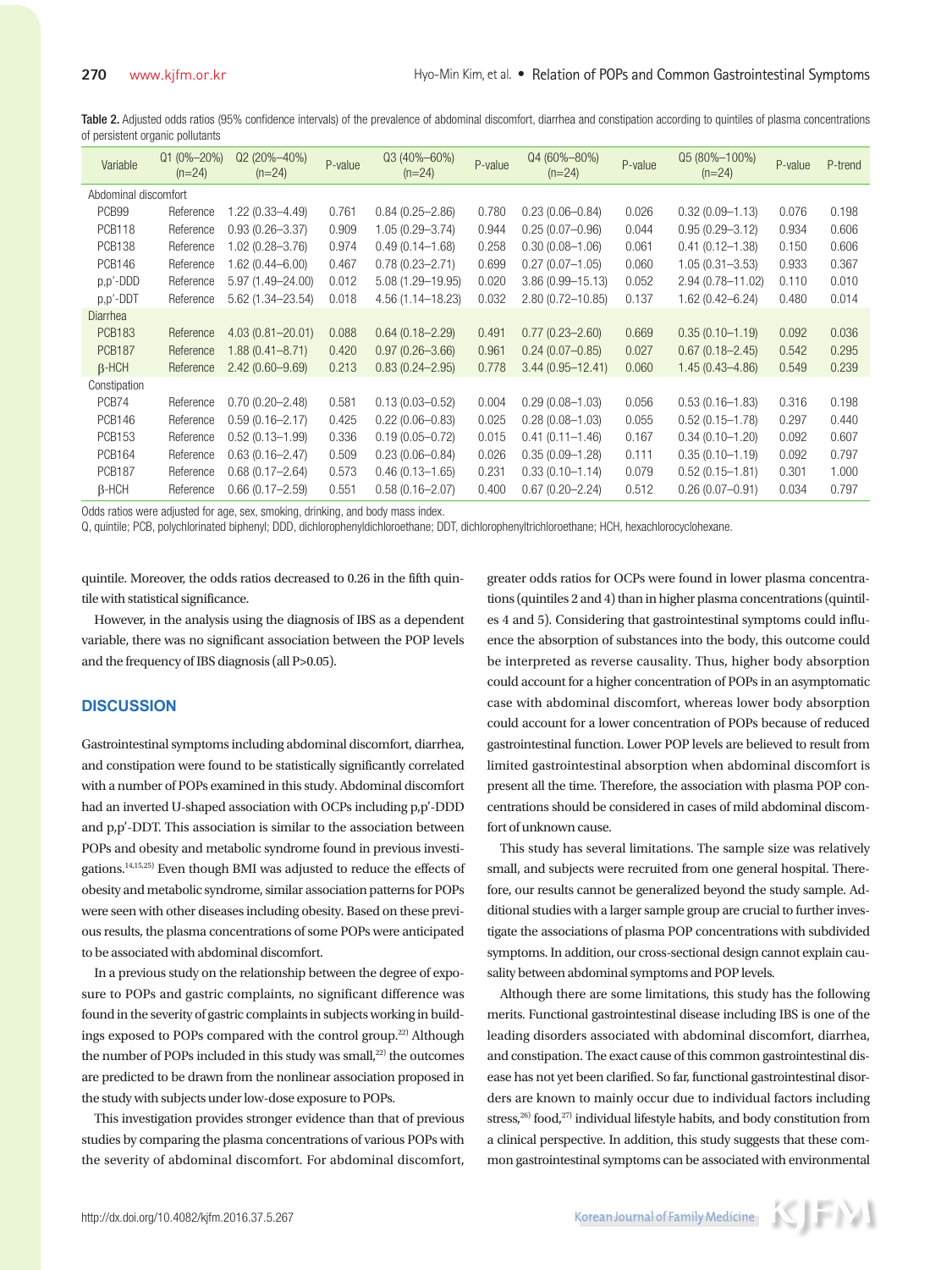

Figure 1. Effects of several POPs on abdominal discomfort. (A-D) Although not all PCBs showed any significant trend of association with abdominal discomfort, (E, F) p,p'dichlorodiphenyldichloroethane (p,p'-DDD) and p,p'-dichlorodiphenyltrichloroethane (p,p'-DDT) had a significant inverted U-shaped relationship. In p,p'-DDD and p,p'-DDT analysis, subjects in Q2 and Q3 reported a higher prevalence of abdominal discomfort than those in Q1. The reference group is Q1 in the analysis. (A) PCB 99. (B) PCB 118. (C) PCB 138. (D) PCB 146. (E) pp-DDD. (F) pp-DDT. Q, quintile; p,p'-DDD, p,p'-dichlorodiphenyldichloroethane; p,p'-DDT, p,p'-dichlorodiphenyltrichloroethane. \*P<0.05. † P<0.1.

factors such as POPs in addition to individual factors. The findings of this study are anticipated to contribute by creating a healthier environment through policy changes that prohibit the use of environmental pollutants. Moreover, this study suggests that an appropriate approach for diseases from a social perspective be taken beyond just the individual symptom-oriented diagnostic approach.

 In conclusion, some POPs had a statistically significant association with gastrointestinal symptoms including abdominal discomfort, diarrhea, and constipation. OCPs had an inverted U-shaped relationship,

similar to the results of previous studies. Therefore, POP concentrations should be considered when determining the etiology of gastrointestinal symptoms such as mild abdominal discomfort of unknown cause. Our results suggest that clinicians should be concerned with environmental issues including exposure to POPs, which is closely linked to public health.